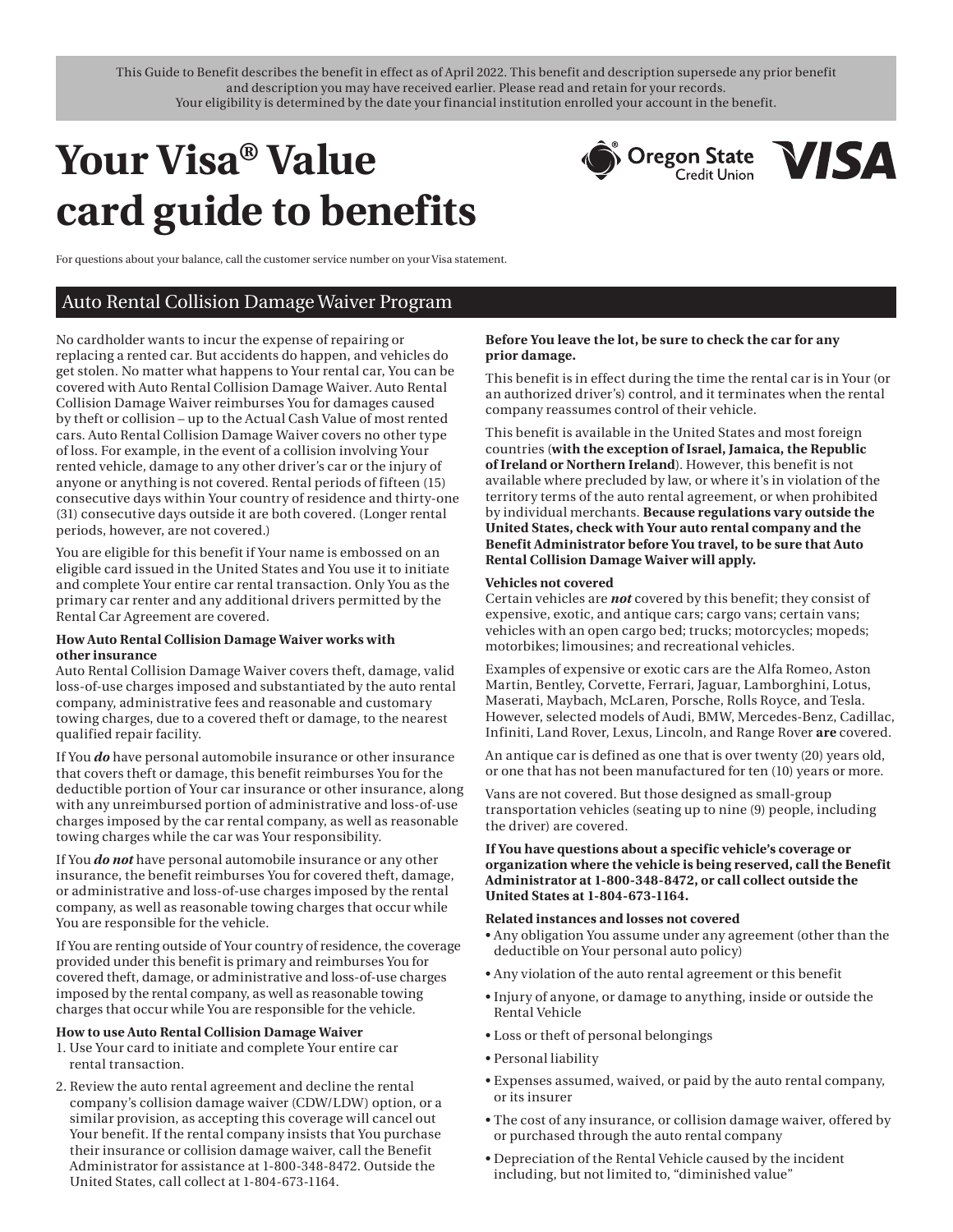- Expenses reimbursable by Your insurer, employer, or employer's insurance
- Theft or damage due to intentional acts, or due to the driver(s) being under the influence of alcohol, intoxicants, or drugs, or due to contraband, or illegal activities
- Wear and tear, gradual deterioration, or mechanical breakdown
- Items not installed by the original manufacturer
- Damage due to off-road operation of the Rental Vehicle
- Theft or damage due to hostility of any kind (including, but not limited to, war, invasion, rebellion, insurrection, or terrorist activities)
- Confiscation by authorities
- Vehicles that do not meet the definition of covered vehicles
- Rental periods that either exceed, or are intended to exceed, fifteen (15) consecutive days, within Your country of residence, or thirty-one (31) days outside Your country of residence
- Leases and mini leases
- Theft or damage as a result of the authorized driver's and/or cardholder's lack of reasonable care in protecting the Rental Vehicle before and/or after damage or theft occurs (for example, leaving the car running and unattended)
- Theft or damage reported more than forty-five (45) days\* after the date of the incident
- Theft or damage for which a claim form has not been received within ninety (90) days\* from the date of the incident
- Theft or damage for which all required documentation has not been received within three hundred and sixty-five (365) days after the date of the incident
- Theft or damage from rental transactions that originated in Israel, Jamaica, the Republic of Ireland, or Northern Ireland
- Losses caused by or resulting from a Cyber Incident

#### \***Not applicable to residents in certain states**

#### **Filing a claim**

It is Your responsibility as a cardholder to make every effort to protect Your Rental Vehicle from damage or theft. If You have an accident, or Your Rental Vehicle has been stolen, immediately call the Benefit Administrator at **1-800-348-8472** to report the incident, regardless of whether Your liability has been established. Outside the United States, call collect at **1-804-673-1164**.

You should report the theft or damage as soon as possible but no later than **forty-five (45) days** from the date of the incident.

The Benefit Administrator reserves the right to deny any claim containing charges that would not have been included if notification occurred before the expenses were incurred. Thus, it's in Your best interest to notify the Benefit Administrator immediately after an incident. Reporting to any other person will not fulfill this obligation.

# **What You must submit to file a claim**

At the time of the theft or damage, or when You return the Rental Vehicle, ask Your car rental company for the following documents: • A copy of the accident report form

- A copy of the initial and final auto rental agreements (front and back)
- A copy of the repair estimate and itemized repair bill
- Two (2) photographs of the damaged vehicle, if available
- A police report, if obtainable
- A copy of the demand letter which indicates the costs You are responsible for and any amounts that have been paid toward the claim

Submit all of the listed documents from the rental company, along with the following documents, to the Benefit Administrator:

- The completed and signed Auto Rental Collision Damage Waiver claim form (Important: This must be postmarked within ninety (90) days\* of the theft or damage date, even if all other required documentation is not yet available – **or Your claim may be denied**).
- A copy of Your monthly billing statement (showing the last four digits of the Account number) demonstrating that the entire rental transaction was made on Your eligible Account.
- A statement from Your insurance carrier (and/or Your employer or employer's insurance carrier, if applicable), or other reimbursement showing the costs for which You are responsible, and any amounts that have been paid toward the claim. Or, if You have no applicable insurance or reimbursement, a statement of no insurance or reimbursement is required.
- A copy of Your primary insurance policy's Declarations Page (if applicable) to confirm Your deductible (This means the document(s) in Your insurance policy that lists names, coverages, limits, effective dates, and deductibles).
- Any other documentation required by the Benefit Administrator to substantiate the claim.

Finally, please note that all remaining documents must be postmarked within three hundred and sixty-five (365) days\* of the theft or damage date **or Your claim may be denied**.

**\*Not applicable to residents of certain states.** 

# **For faster filing, or to learn more about Auto Rental Collision Damage Waiver, visit <www.eclaimsline.com>.**

# **Finalizing Your claim**

Your claim will typically be finalized within 15 (fifteen) days after the Benefit Administrator has received all the documentation needed to substantiate Your claim.

# **Transference of claims**

Once Your claim has been paid, all Your rights and remedies against any party in regard to this theft or damage will be transferred to the Benefit Administrator, to the extent of the cost of payment made to You. You must give the Benefit Administrator all assistance as may reasonably be required to secure all rights and remedies.

# **Definitions**

**Account** means Your credit or debit card Accounts.

**Actual Cash Value** means the amount a Rental Vehicle is determined to be worth based on its market value, age and condition at the time of loss.

**Computer Programs** means a set of related electronic instructions which direct the operations and functions of a computer or device connected to it, which enable the computer or device to receive, process, store, retrieve or send data.

**Cyber Incident** means any of the following acts:

- (a) unauthorized access to or use of Your Digital Data or Rental Vehicle;
- (b) alteration, corruption, damage, reduction in functionality, manipulation, misappropriation, theft, deletion, erasure, loss of use or destruction of Your Digital Data or Rental Vehicle;
- (c) transmission or introduction of a computer virus or harmful code, including ransomware, into or directed against Your Digital Data or Rental Vehicle;
- (d) restriction or inhibition of access to or directed against Your Digital Data or Rental Vehicle;
- (e) computer errors, including human operating error or omission; power failure, surge, or diminution of electronic systems; or mistakes in legitimate electronic code or damage from code